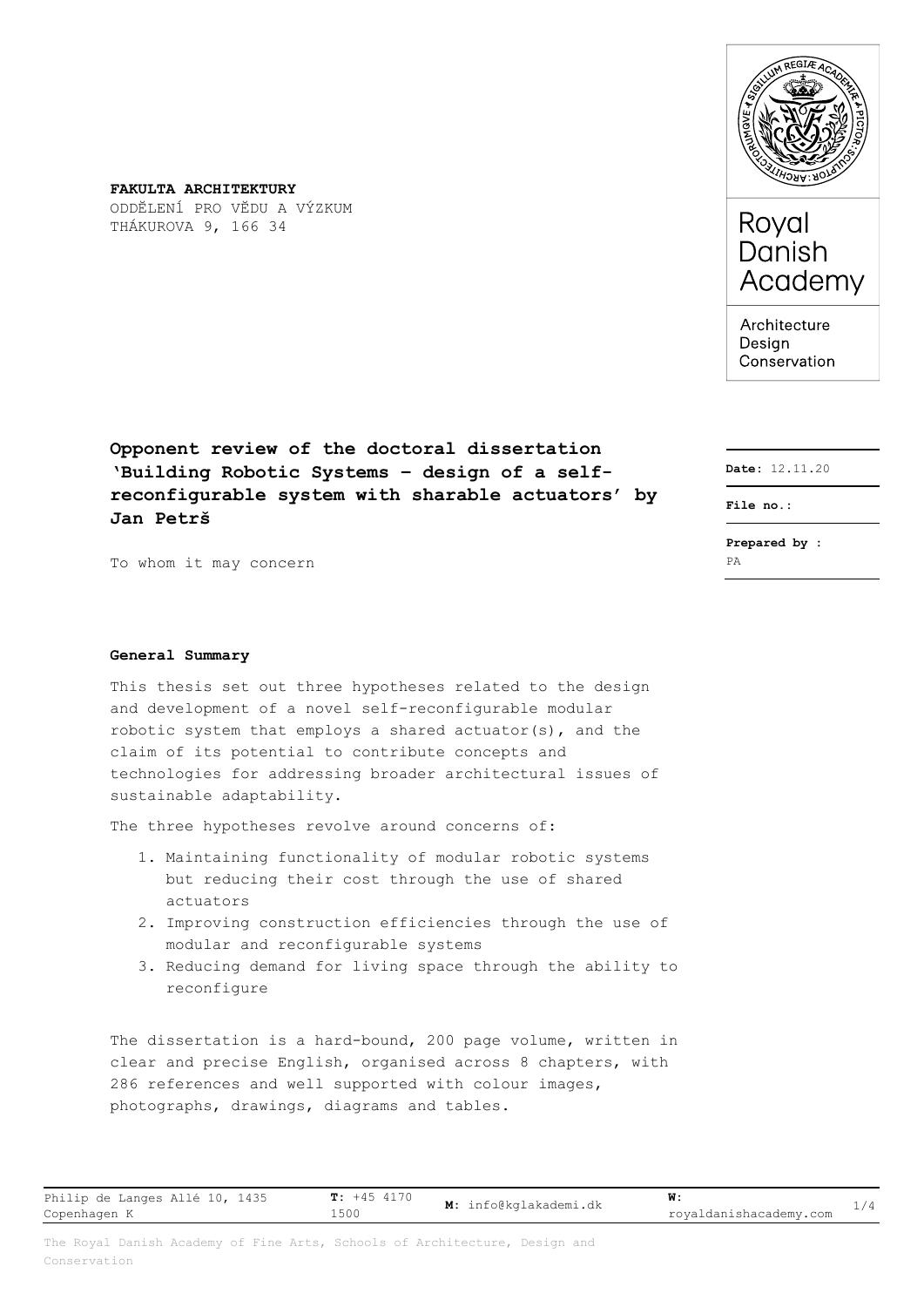Chapters 1 sets the terms of the thesis. It states the overarching research goals, the nature of the technologies investigated as part of the state-of-the-art review, outlining of the technological challenges, statement of methodology employed and outline of the dissertation structure.

Chapters 2 to 5 aim to establish the theoretical ground, ranging from positioning within a lineage of architectural ideas developed through reference to specific projects and architects across the 20th and 21st centuries, to underpinning concepts and state-of-the-art in robotic systems pertinent to the trajectory of the synthetic work. This includes emergent systems (chapter 3), distributed robotic systems (chapter 4) and soft robotics (chapter 5).

Chapters 6 and 7 focus directly on the prototyping work. Chapter 6 outlines key considerations for the development of the modular robotic system, including an abstracted appraisal of cost, weight, charging and task implications. Chapter 7 covers the experimental development through iterative prototyping of passive and active robotic constituents, simulation work to explore assembly planning strategies and testing in use-case scenarios.

Chapter 8 provides a summary of the work and reflects upon the outcomes in relation to the hypotheses stated at the outset.

It is imperative to note that this review does not consider the written dissertation alone to constitute the body of the doctoral work. Rather, this review considers the extensive synthetic work, which has led to six iterations of functioning robotic systems, and the dissemination activities via peer-reviewed (5 papers/articles) and non-peer-reviewed (2 papers/articles) publication, as central and essential constituents of the doctoral work.

## **Critique**

Figure 1, provides a visual overview of defining research goals and structure of the thesis as presented in the dissertation. The author presents this as a linear progression commencing within the theoretical realm where challenges are defined and technologies selected before transitioning into experimental work where prototypes are synthesised and results obtained. The immediate question that arises here is, how does the iterative development of the synthetic work feedback into questioning, critiquing,







Architecture Desian Conservation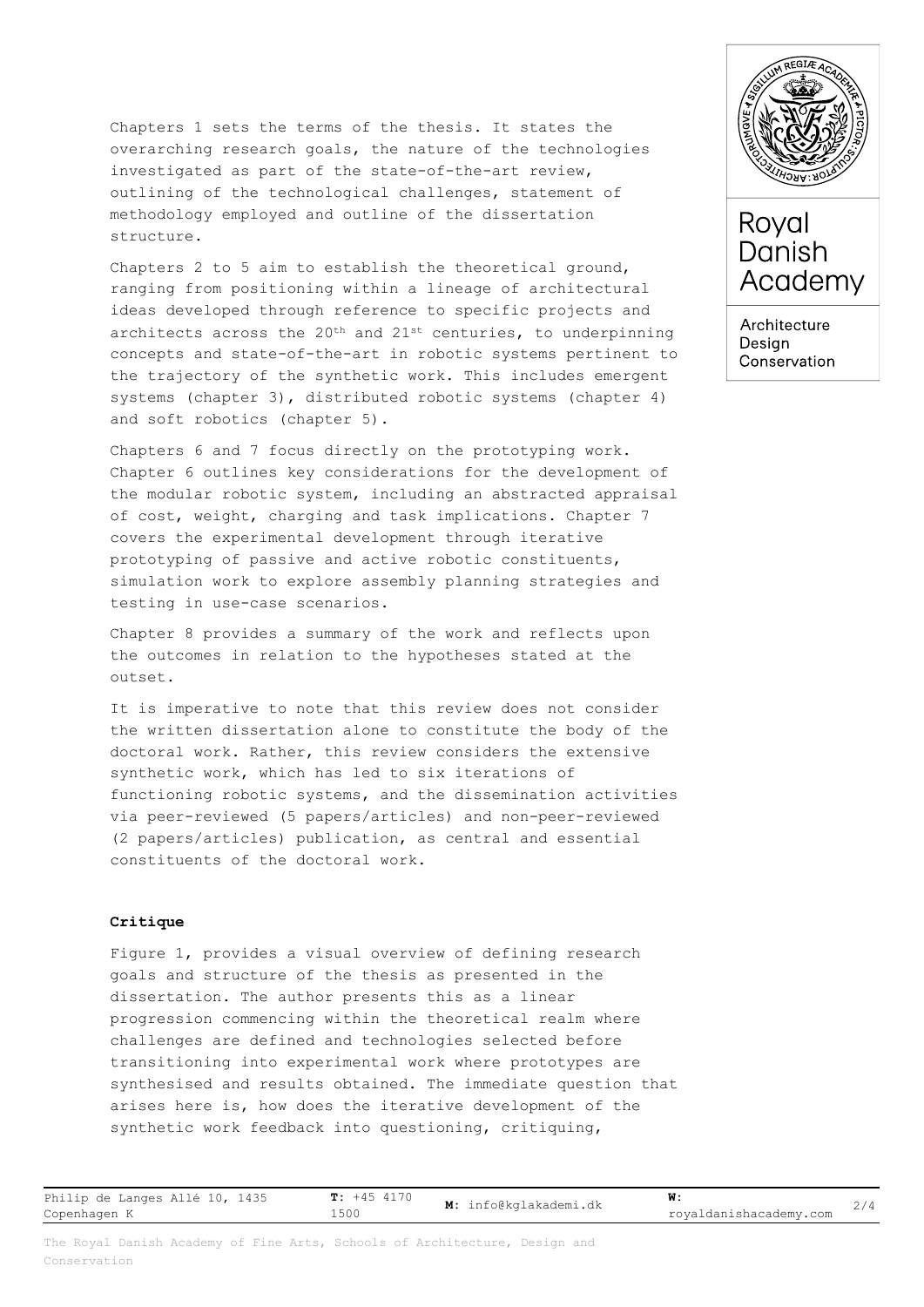developing and evaluating concepts, assumptions and methods – across both the experimental and theoretical aspects of the work?

There is an overriding sense that many of the technological concepts and objectives for the robotic system have been defined in advance and that precedent, especially in reference to the architectural positioning in chapter 2, has been selected to support these aims rather than being more open, critical, challenging, generative and nuanced in the development of ideas regarding architectural objectives and applications. This aspect of the theoretical positioning adopts a mode of 'presenting' rather than 'discussing' and, in my reading, represents the weakest part of the work.

The documentation of the synthetic prototyping work – which contributes to the 'experimental part' of the dissertation – provides a rich and engaging account of an iterative development process that incorporates multiple modes of testing and evaluation. It is here the reader really senses the drive, curiosity, rigour and passion for the subject matter – in the technical and engineering issues related to reconfigurability and adaptation. The production of multiple functioning systems represents a significant body of work and is to be congratulated. However, this work opens broader questions within an architectural frame. Here, I draw a distinction between the logics of spatial assembly, which is explored and covered in the chapter 7 through evaluations of lattice and chain strategies, and the logics of broader spatial design – for example the morphologies of the architectural propositions shown in fig. 88 (p. 170), fig. 94 (p. 175) and fig. 97 (p. 179). The dissertation does not adequately offer resolution to the question of how these spatial designs are generated and compiled into the lower-level assembly logics that are well investigated through modelling and simulation. Are spatial designs emergent, pre-determined, or a hybrid between the strategic (designed) and the tactical (self-organising)? How are existing spatial organisations evaluated whilst 'online'? What/who determines when they should be changed? What/who determines the new spatial organisation, and how is this compiled and communicated to the system? How does the modular nature of the system interface and negotiate with complex site conditions?

These are critical questions required for the reader to be able to assess the degree of autonomy anticipated for the system and defining the roles and agencies of both designers and occupants. Some answers are hinted at through the

| SOLUM REGILE ACADEMY<br>ē<br>ξ<br>RESILVERED AT<br>C |
|------------------------------------------------------|
|                                                      |



Architecture Design Conservation

| Philip de Langes Allé 10, 1435 | +45 4170<br>. . | info@kglakademi.dk<br><b>M:</b> |                        |  |
|--------------------------------|-----------------|---------------------------------|------------------------|--|
| Copenhagen K                   | 500 ـ           |                                 | royaldanishacademy.com |  |